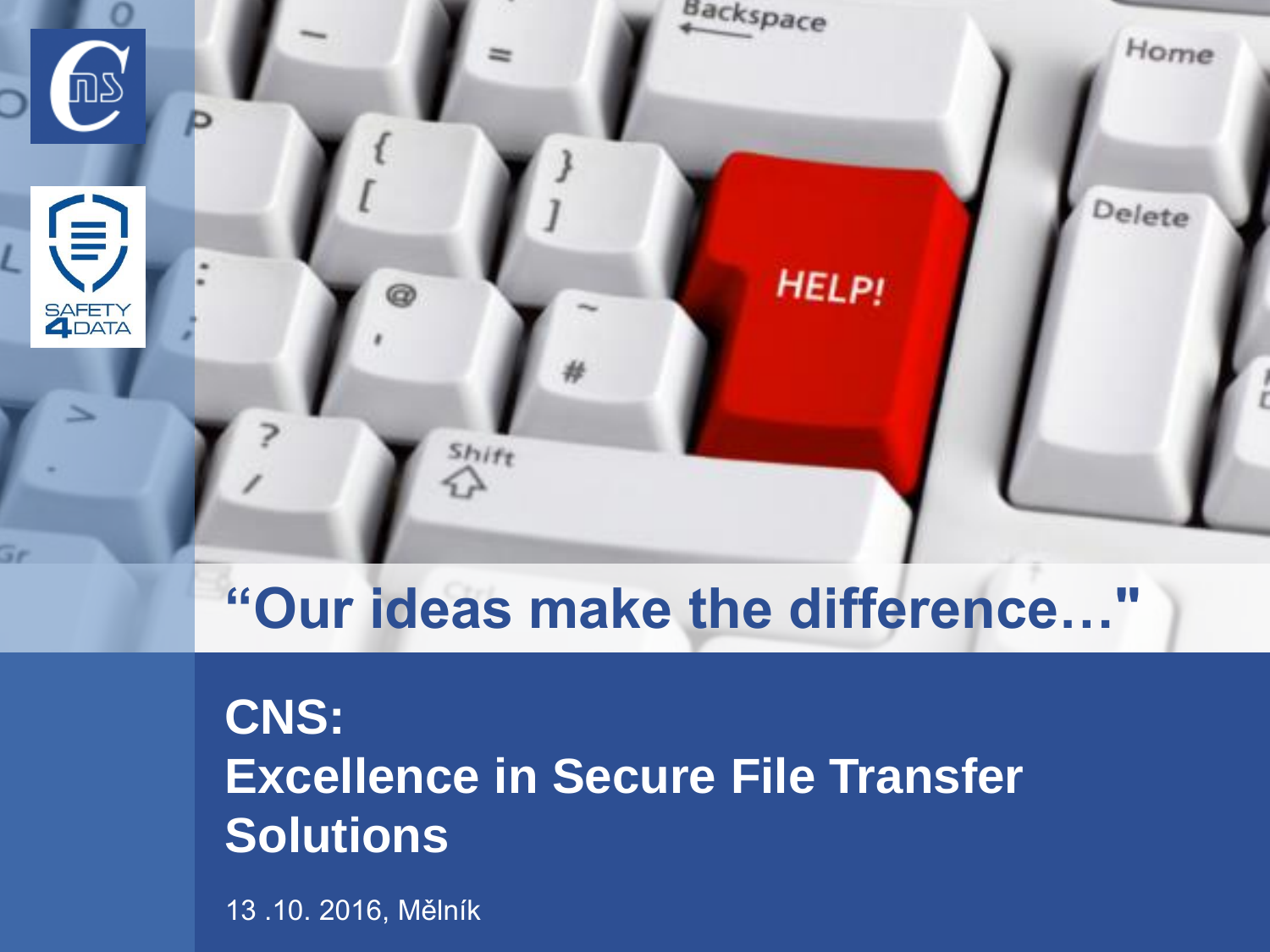



## **Safety4Data – Backbone system for our brands in various industries**

| <b>EURODAT</b>            | <b>On-line customs</b><br><b>process</b>                       | E-customs procedure for Ministry of<br>Finance of the Czech Republic<br>Approximately 600 clients, processed<br>more than 6 million unique files per year                                                   |
|---------------------------|----------------------------------------------------------------|-------------------------------------------------------------------------------------------------------------------------------------------------------------------------------------------------------------|
| <b>KPD</b>                | <b>Logistic in automotive</b><br><b>industry</b>               | Data interchange among production and<br>supplying companies<br>Just-in-Time approach, processed more<br>than 1,5 million unique files per year                                                             |
| <b>MEDIDAT</b><br>MEDIDAT | <b>Distribution of</b><br>medical results<br>Microsofte Awaro. | Transfer results among Labs, Hospitals<br>and Doctors - more than 1100 users<br>Satisfies strict EU legislation, sent more<br>than 2,5 million results to doctors/year<br>MediDat is a Winner of prestigios |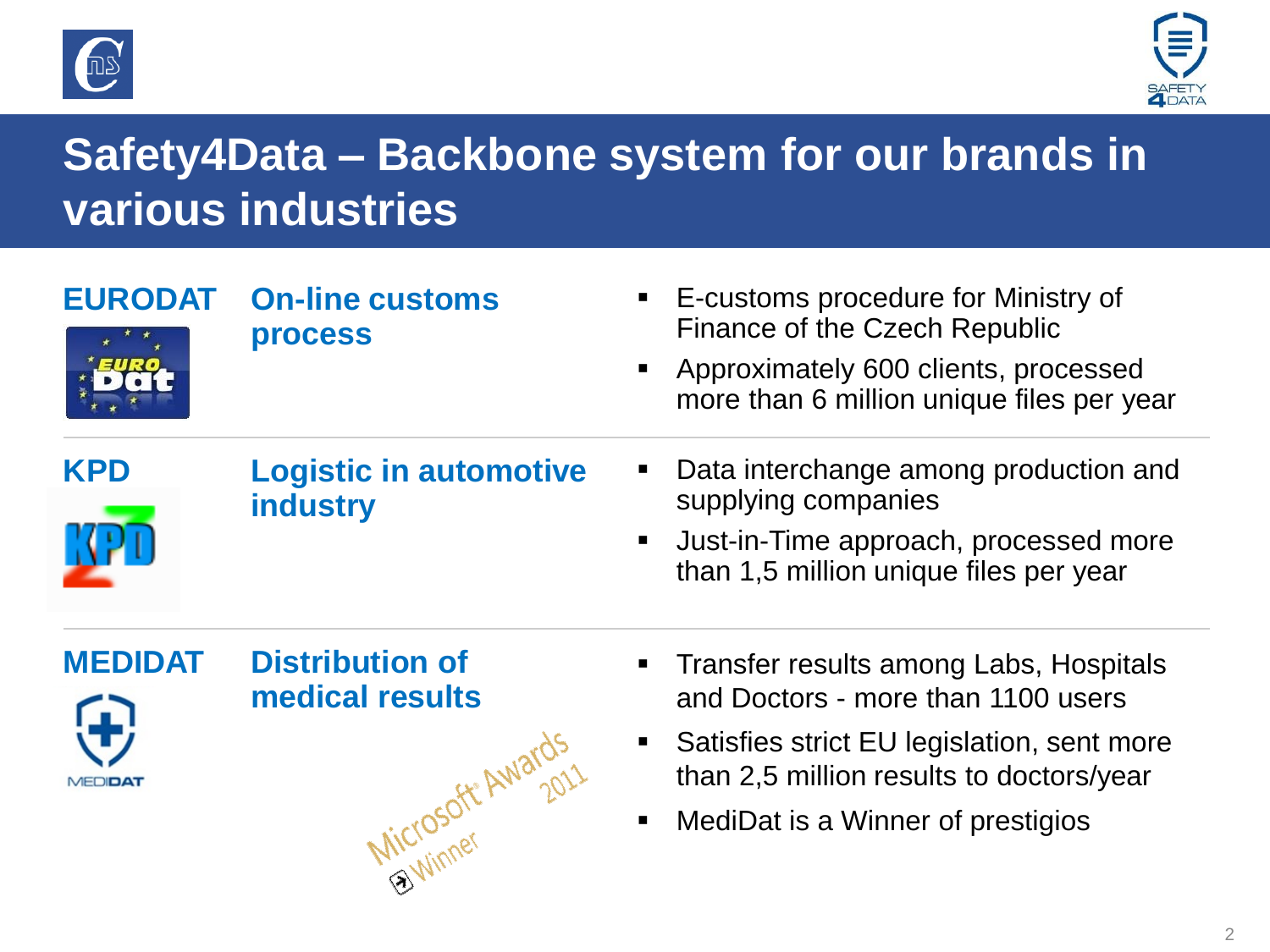



## **Safety4Data – Safe and Clever solution for your data**

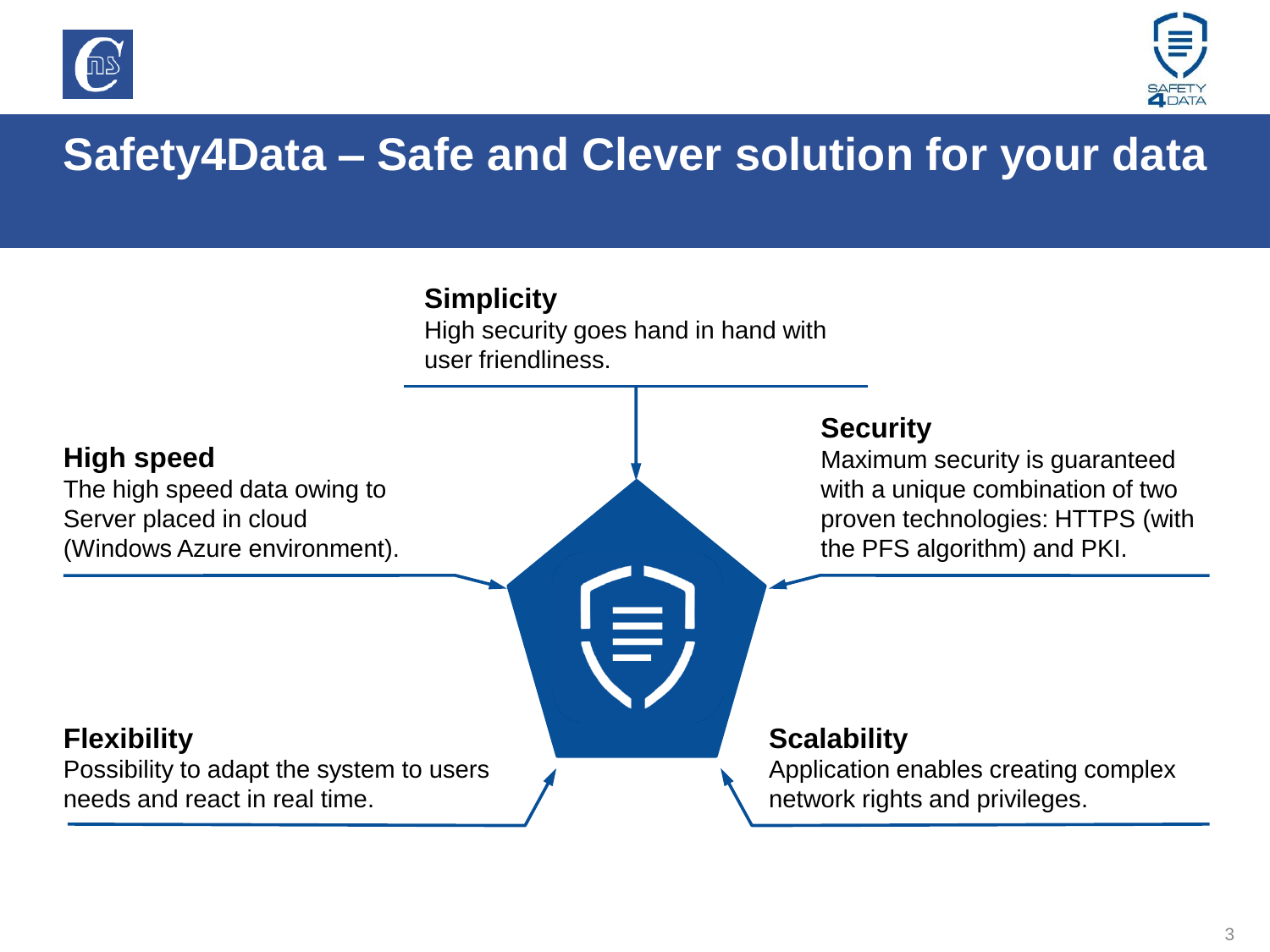



#### **Visit our website www.safety4data.com and try it Basic plan is FREE!**

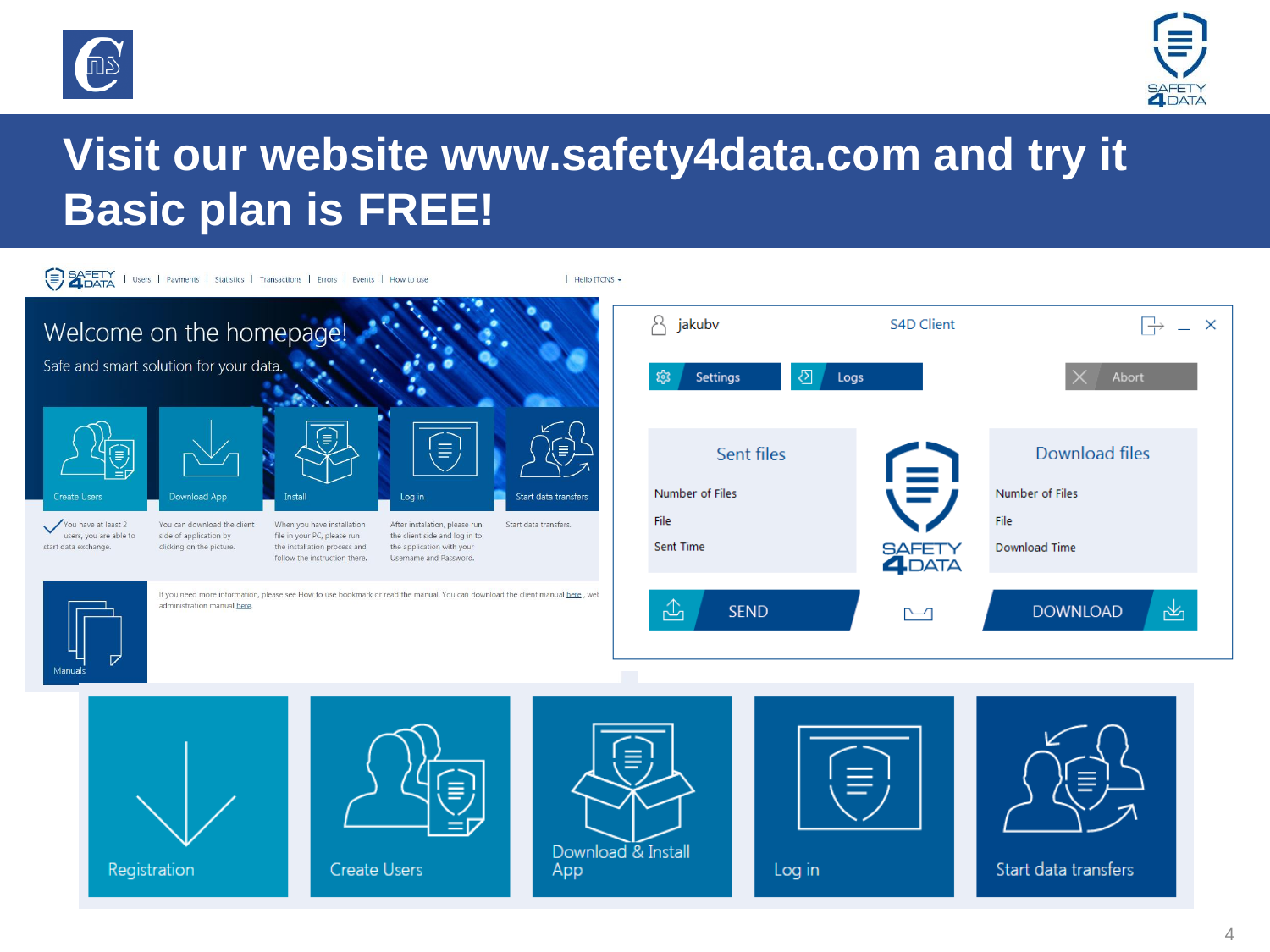



#### **References Safety4Data brand from European market**